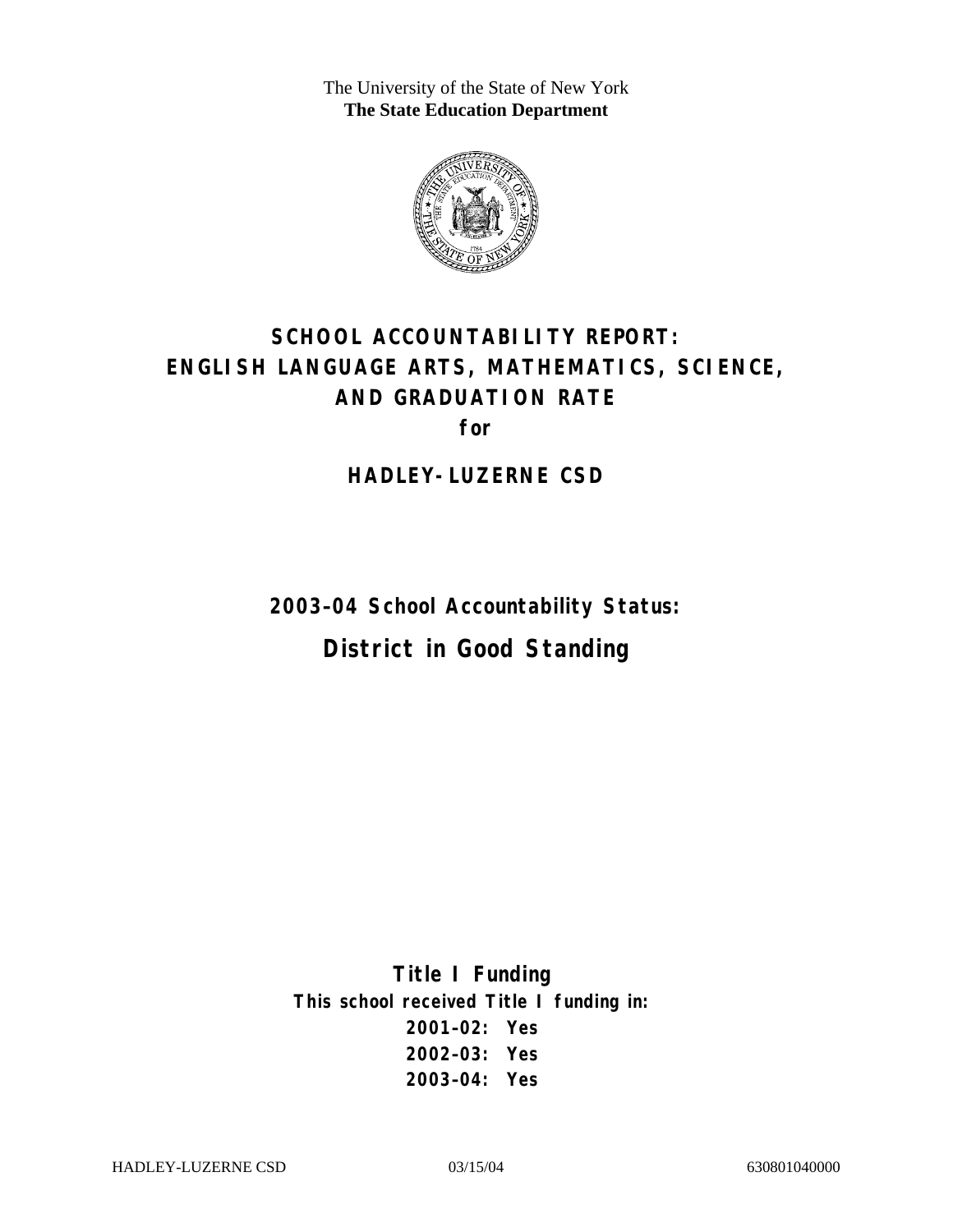#### **District/School Accountability Status Categories**

The list below defines the district or school status categories under New York State's district and school accountability system, which is divided into a Federal Title I component and a State component. A district or school that does not receive Title I funding in a school year does not have a federal status in that year. Schools receiving Title I funds that are not in good standing must provide school choice for their students; those in need of improvement year 2 and beyond must also provide Supplemental Education Services to eligible students. Other consequences for districts and schools not in good standing can be found at: www.emsc.nysed.gov/deputy/nclb/accountability/siinfo.htm. To be removed from any improvement status, a district or school must make Adequate Yearly Progress (AYP) for two consecutive years, or in the case of a School Under Registration Review, achieve the performance targets established for the school by the Commissioner.

**District/School in Good Standing:** A district or school is considered to be in good standing if it has not been identified as a District or School in Need of Improvement, Requiring Corrective Action, Planning for Restructuring, or Requiring Academic Progress, or as a School Under Registration Review.

**District/School Requiring Academic Progress:** Under the State component of New York's accountability system, a district or school that did not make AYP in the same grade and subject for two consecutive years is considered a School Requiring Academic Progress (Year 1) the following year. In each succeeding year that the school fails to make AYP, the year designation is incremented by one.

**District/School in Need of Improvement (Year 1):** A district or school that has not made AYP for two consecutive years in the same grade or subject while receiving Title I funds is considered a District/School in Need of Improvement (Year 1) the following year.

**District/School in Need of Improvement (Year 2):** A District or School in Need of Improvement (Year 1) that does not make AYP in the grade or subject for which it was identified while receiving Title I funds is considered a District or School in Need of Improvement (Year 2) the following year.

**District/School Requiring Corrective Action:** A District or School in Need of Improvement (Year 2) that does not make AYP in the grade or subject for which it was identified while receiving Title I funds is considered a District or School Requiring Corrective Action the following year.

**District/School Planning for Restructuring:** A District or School Requiring Corrective Action that does not make AYP in the grade or subject for which it was identified while receiving Title I funds is considered a District or School Planning for Restructuring the following year.

**School Under Registration Review (SURR):** Schools that are farthest from the State standard and have been determined by the Commissioner to be most in need of improvement are Schools Under Registration Review. These schools must achieve performance targets specified by the Commissioner of Education in their area(s) of identification within a prescribed timeframe or risk having their registration revoked by the Board of Regents.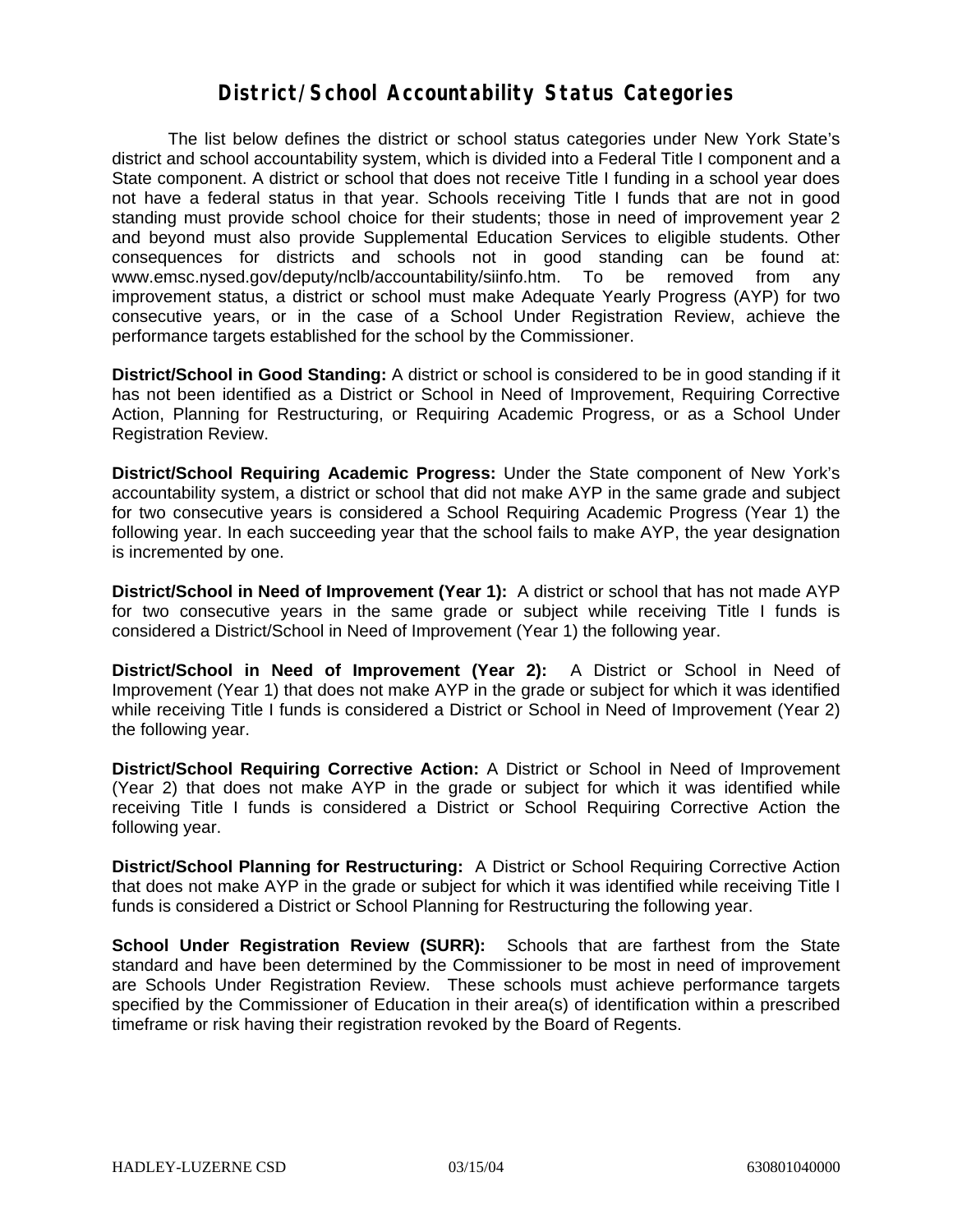## **Elementary-Level English Language Arts**

Definitions of terms, such as Performance Index and Effective Annual Measurable Objective (AMO), are in the glossary, which is the last page of this report.

**For a school to make Adequate Yearly Progress (AYP) in 2002–03, every accountability group must make AYP.** 

**For an accountability group to make AYP in 2002–03, it must** 

- 1. meet the 95 percent participation requirement (*2002–03 Participation*), *and*
- 2. *either* meet its Effective AMO *or* make safe harbor (*2002–03 Performance* and *Standards*).

To meet the participation requirement, 95 percent of the grade 4 enrollment in each accountability group with 40 or more students must

be tested. To meet the Effective AMO, the Performance Index for each group with 30 or more continuously enrolled students must equal or exceed the Effective AMO. To make safe harbor, the Performance Index of each of these groups must equal or exceed its ELA safe harbor target *and* the group must meet the elementary-level science qualification for safe harbor. (See the elementary-level science page of this report for further information on meeting the science qualification for safe harbor.)

*ELA Safe Harbor Targets:* The elementary-level 2002–03 ELA Safe Harbor Target is calculated by using the following equation: 2001–02 PI + (200 – the 2001–02 PI) <sup>×</sup> 0.10. The 2003–04 ELA Safe Harbor Target is calculated by using the following equation: 2002–03 PI + (200 – the 2002–03 PI)  $\times$  0.10. The 2003–04 target is provided for groups whose PI was below the Effective AMO in 2002–03.

|                                   | 2002-03 Participation |                                           | 2002-03 Performance*                                    |                      | 2002-03 Standards |                                     |                                                           | <b>Made</b>                                   | 2003-04                                           |
|-----------------------------------|-----------------------|-------------------------------------------|---------------------------------------------------------|----------------------|-------------------|-------------------------------------|-----------------------------------------------------------|-----------------------------------------------|---------------------------------------------------|
| <b>Accountability Group</b>       | Grade 4<br>Enrollment | Percent of<br>Enrollment<br><b>Tested</b> | Count of<br>Continuously<br>Enrolled<br><b>Students</b> | Performance<br>Index | Effective<br>AMO  | <b>ELA Safe</b><br>Harbor<br>Target | Met the<br>Science<br>Qualification<br>for Safe<br>Harbor | <b>AYP</b> in<br><b>ELA</b> in<br>$2002 - 03$ | <b>ELA Safe</b><br><b>Harbor</b><br><b>Target</b> |
| <b>All Students</b>               | 80                    | 98%                                       | 74                                                      | 136                  | 112               |                                     |                                                           | <b>Yes</b>                                    |                                                   |
| <b>Students with Disabilities</b> | 15                    |                                           | 12                                                      |                      |                   |                                     |                                                           |                                               |                                                   |
| American Indian/Alaskan Native    |                       |                                           |                                                         |                      |                   |                                     |                                                           |                                               |                                                   |
| Black                             |                       |                                           |                                                         |                      |                   |                                     |                                                           |                                               |                                                   |
| Hispanic                          | ٠                     |                                           |                                                         |                      |                   |                                     |                                                           |                                               |                                                   |
| Asian or Pacific Islander         |                       |                                           |                                                         |                      |                   |                                     |                                                           |                                               |                                                   |
| White                             | 79                    | 99%                                       | 74                                                      | 136                  | 112               |                                     |                                                           | <b>Yes</b>                                    |                                                   |
| <b>Limited English Proficient</b> |                       |                                           |                                                         |                      |                   |                                     |                                                           |                                               |                                                   |
| Economically Disadvantaged        | 27                    |                                           | 24                                                      |                      |                   |                                     |                                                           |                                               |                                                   |
| <b>Final AYP Determination</b>    |                       |                                           |                                                         |                      |                   |                                     |                                                           | <b>Yes</b>                                    |                                                   |

\*For schools with fewer than 30 continuously enrolled tested students in 2002–03, data for 2001–02 and 2002–03 were combined to determine counts and PIs.

\*\*Groups with a "\*\*" are not required to meet the science qualification for safe harbor to make safe harbor in English and mathematics because fewer than 30 students in the group were administered the science test.

**State accountability status in elementary-level English language arts: District in Good Standing** 

Title I accountability status in elementary-level English language arts: District in Good Standing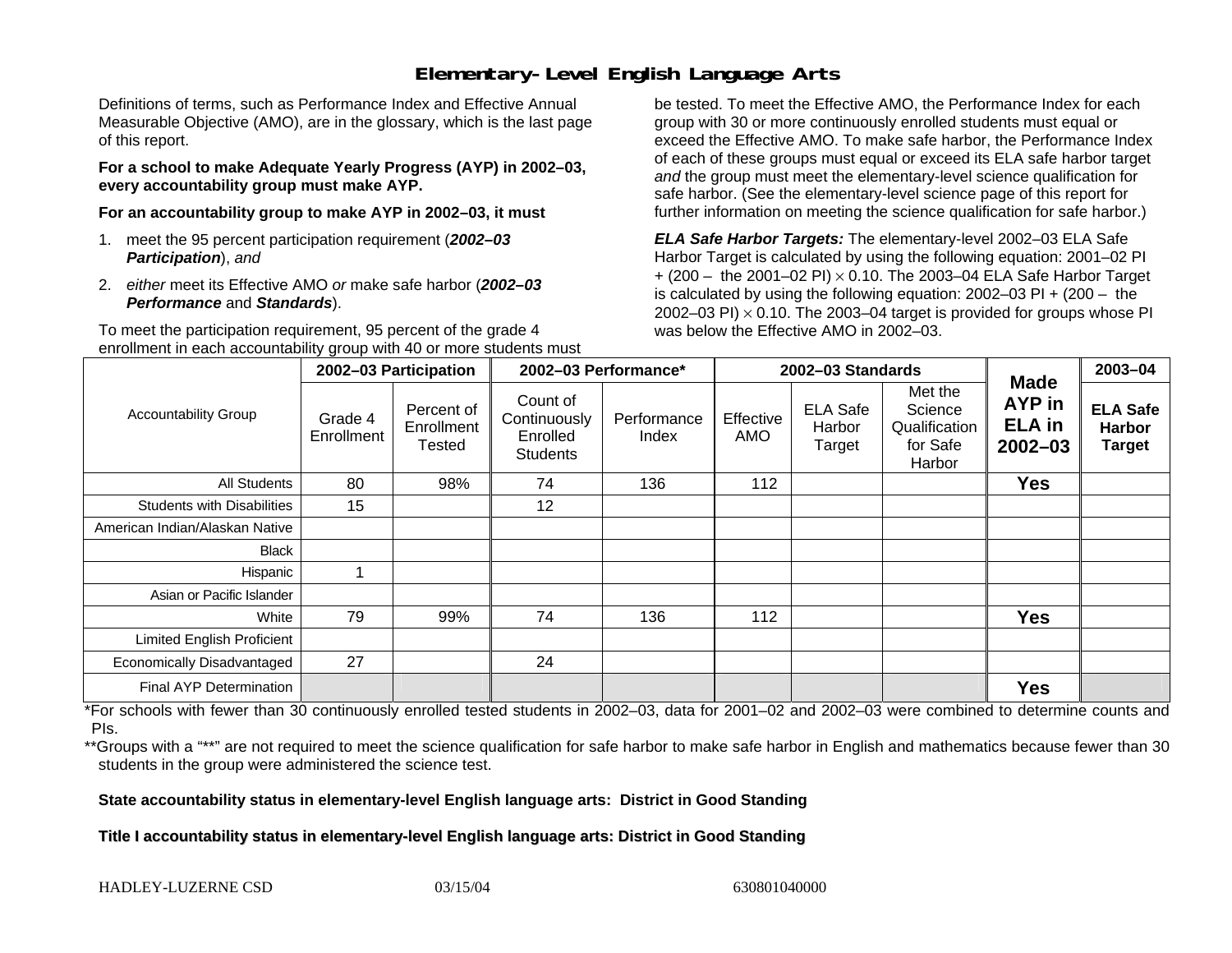## **Elementary-Level Mathematics**

Definitions of terms, such as Performance Index and Effective Annual Measurable Objective (AMO), are in the glossary, which is the last page of this report.

**For a school to make Adequate Yearly Progress (AYP) in 2002–03, every accountability group must make AYP.** 

**For an accountability group to make AYP in 2002–03, it must** 

- 1. meet the 95 percent participation requirement (*2002–03 Participation*), *and*
- 2. *either* meet its Effective AMO *or* make safe harbor (*2002–03 Performance* and *Standards*).

To meet the participation requirement, 95 percent of the grade 4 enrollment in each accountability group with 40 or more students must

be tested. To meet the Effective AMO, the Performance Index for each group with 30 or more continuously enrolled students must equal or exceed the Effective AMO. To make safe harbor, the Performance Index of each of these groups must equal or exceed its math safe harbor target *and* the group must meet the elementary-level science qualification for safe harbor. (See the elementary-level science page of this report for further information on meeting the science qualification for safe harbor.)

*Math Safe Harbor Targets:* The elementary-level 2002–03 Math Safe Harbor Target is calculated by using the following equation: 2001–02 PI + (200 – the 2001–02 PI) × 0.10. The 2003–04 Math Safe Harbor Target is calculated by using the following equation: 2002–03 PI + (200  $-$  the 2002–03 PI)  $\times$  0.10. The 2003–04 target is provided for groups whose PI was below the Effective AMO in 2002–03.

|                                   | 2002-03 Participation |                                    | 2002-03 Performance*                                    |                      |                  | 2002-03 Standards             |                                                           | 2003-04                                         |                                                    |
|-----------------------------------|-----------------------|------------------------------------|---------------------------------------------------------|----------------------|------------------|-------------------------------|-----------------------------------------------------------|-------------------------------------------------|----------------------------------------------------|
| <b>Accountability Group</b>       | Grade 4<br>Enrollment | Percent of<br>Enrollment<br>Tested | Count of<br>Continuously<br>Enrolled<br><b>Students</b> | Performance<br>Index | Effective<br>AMO | Math Safe<br>Harbor<br>Target | Met the<br>Science<br>Qualification<br>for Safe<br>Harbor | <b>Made</b><br>AYP in<br>Math in<br>$2002 - 03$ | <b>Math Safe</b><br><b>Harbor</b><br><b>Target</b> |
| All Students                      | 81                    | 100%                               | 74                                                      | 161                  | 125              |                               |                                                           | <b>Yes</b>                                      |                                                    |
| <b>Students with Disabilities</b> | 15                    |                                    | 13                                                      |                      |                  |                               |                                                           |                                                 |                                                    |
| American Indian/Alaskan Native    |                       |                                    |                                                         |                      |                  |                               |                                                           |                                                 |                                                    |
| <b>Black</b>                      |                       |                                    |                                                         |                      |                  |                               |                                                           |                                                 |                                                    |
| Hispanic                          |                       |                                    |                                                         |                      |                  |                               |                                                           |                                                 |                                                    |
| Asian or Pacific Islander         |                       |                                    |                                                         |                      |                  |                               |                                                           |                                                 |                                                    |
| White                             | 80                    | 100%                               | 73                                                      | 162                  | 125              |                               |                                                           | <b>Yes</b>                                      |                                                    |
| <b>Limited English Proficient</b> |                       |                                    |                                                         |                      |                  |                               |                                                           |                                                 |                                                    |
| Economically Disadvantaged        | 27                    |                                    | 26                                                      |                      |                  |                               |                                                           |                                                 |                                                    |
| Final AYP Determination           |                       |                                    |                                                         |                      |                  |                               |                                                           | <b>Yes</b>                                      |                                                    |

\*For schools with fewer than 30 continuously enrolled tested students in 2002–03, data for 2001–02 and 2002–03 were combined to determine counts and PIs. \*\*Groups with a "\*\*" are not required to meet the science qualification for safe harbor to make safe harbor in English and mathematics because fewer than 30 students in the group were administered the science test.

**State accountability status in elementary-level mathematics: District in Good Standing** 

Title I accountability status in elementary-level mathematics: District in Good Standing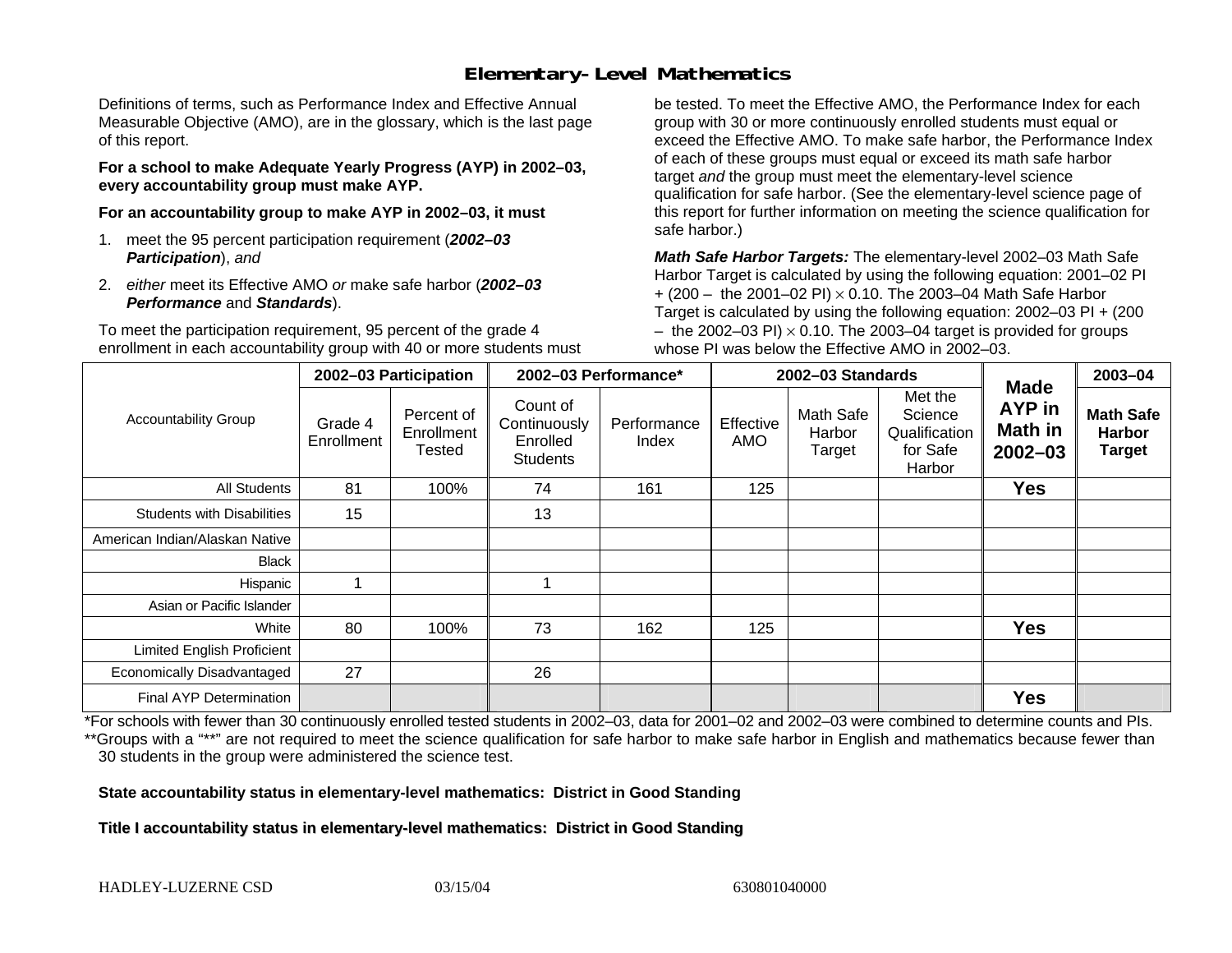#### **Elementary-Level Science**

Definitions of terms, such as Progress Target and Adequate Yearly Progress (AYP), are in the glossary, which is the last page of this report.

*Made AYP in Science in 2002–03:* For a school to make AYP in science, the Percent At or Above SDL for the "All Students" group must equal or exceed the State Science Standard or the Science Progress Target.

**State Designated Level (SDL):** The score that students taking the elementary-level science test must equal or exceed on the written portion of the test to meet the State Science Standard.

*Qualification for Safe Harbor in Elementary-Level ELA and Math:* For an accountability group to be considered Qualified for Safe Harbor in Elementary-Level ELA and Math, the Percent At or Above SDL must equal or exceed the State Science Standard or the Science Progress Target in elementary-level science for that group. Groups with fewer than 30 students tested in elementary-level science are not subject to this qualification criterion.

*Science Progress Targets:* The elementary-level 2002–03 Science Progress Target is calculated by adding one point to the 2001–02 Percent At or Above SDL. The 2003–04 Science Progress Target is calculated by multiplying the 2002–03 Percent At or Above SDL by two and then adding one point. The 2003–04 target is provided for groups whose Percent At or Above SDL was below the State Science Standard in 2002–03.

|                                   |                                                         | 2002-03 Performance*       | 2002-03 Standards            |                               |                                             | $2002 - 03$                                                             | 2003-04                       |
|-----------------------------------|---------------------------------------------------------|----------------------------|------------------------------|-------------------------------|---------------------------------------------|-------------------------------------------------------------------------|-------------------------------|
| <b>Accountability Group</b>       | Count of<br>Continuously<br>Enrolled<br><b>Students</b> | Percent At or<br>Above SDL | State<br>Science<br>Standard | Science<br>Progress<br>Target | <b>Made AYP</b><br>in Science<br>in 2002-03 | Qualified for<br>Safe Harbor in<br>Elementary-<br>Level ELA and<br>Math | Science<br>Progress<br>Target |
| All Students                      | 74                                                      | 58                         | 40                           |                               | <b>Yes</b>                                  | Yes                                                                     |                               |
| <b>Students with Disabilities</b> | 13                                                      |                            |                              |                               |                                             |                                                                         |                               |
| American Indian/Alaskan Native    |                                                         |                            |                              |                               |                                             |                                                                         |                               |
| <b>Black</b>                      |                                                         |                            |                              |                               |                                             |                                                                         |                               |
| Hispanic                          |                                                         |                            |                              |                               |                                             |                                                                         |                               |
| Asian or Pacific Islander         |                                                         |                            |                              |                               |                                             |                                                                         |                               |
| White                             | 73                                                      | 59                         | 40                           |                               |                                             | Yes                                                                     |                               |
| Limited English Proficient        |                                                         |                            |                              |                               |                                             |                                                                         |                               |
| Economically Disadvantaged        | 26                                                      |                            |                              |                               |                                             |                                                                         |                               |
| <b>Final AYP Determination</b>    |                                                         |                            |                              |                               | <b>Yes</b>                                  |                                                                         |                               |

\*For schools with fewer than 30 continuously enrolled students in 2002–03, data for 2001–02 and 2002–03 were combined to determine counts and percents at or above SDL.

#### **State accountability status in elementary-level science: District in Good Standing**

#### Title I accountability status in elementary-level science: District in Good Standing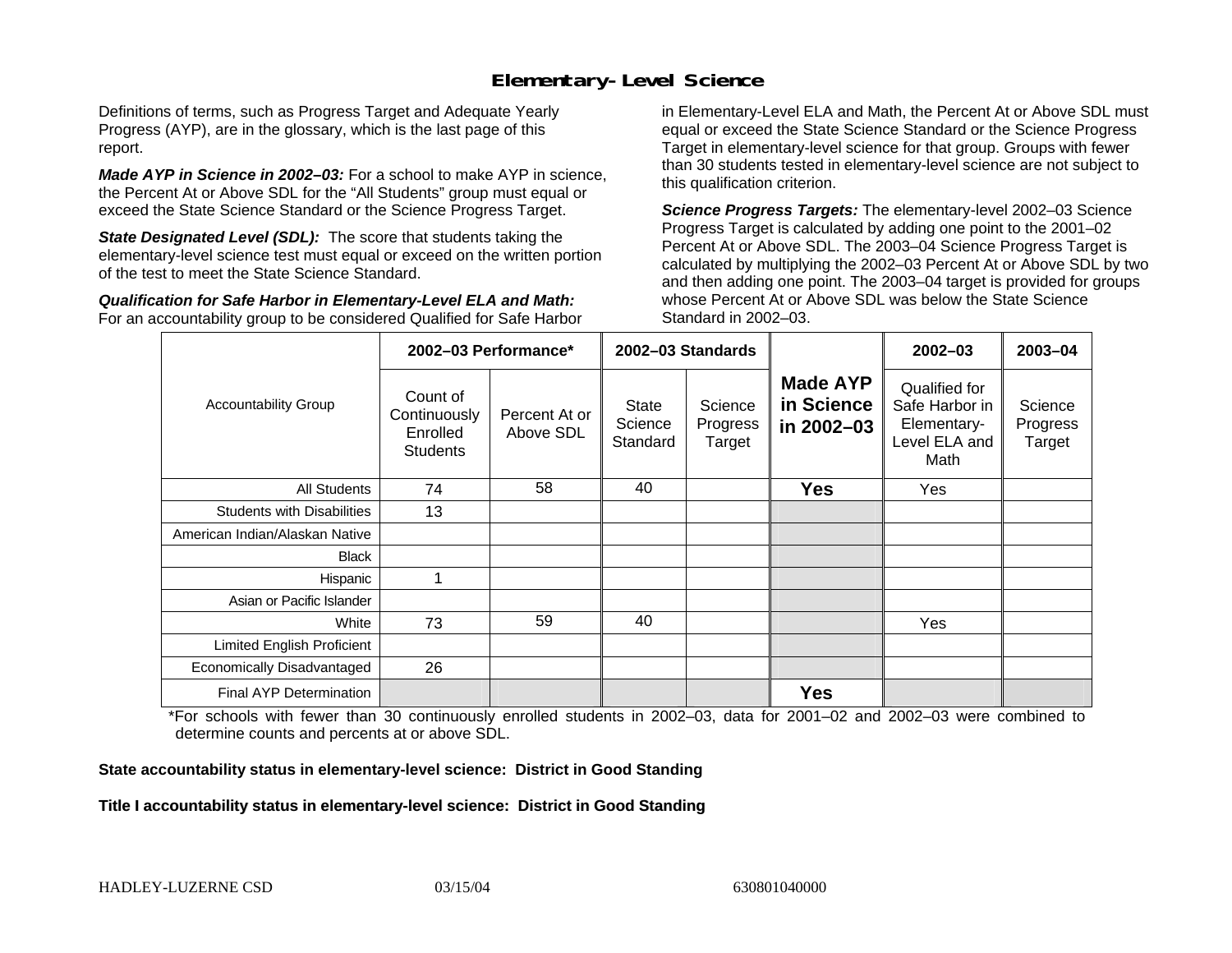### **Middle-Level English Language Arts**

Definitions of terms, such as Performance Index and Effective Annual Measurable Objective (AMO), are in the glossary, which is the last page of this report.

**For a school to make Adequate Yearly Progress (AYP) in 2002–03, every accountability group must make AYP.** 

**For an accountability group to make AYP in 2002–03, it must** 

- 1. meet the 95 percent participation requirement (*2002–03 Participation*), *and*
- 2. *either* meet its Effective AMO *or* make safe harbor (*2002–03 Performance* and *Standards*).

To meet the participation requirement, 95 percent of the grade 8 enrollment in each accountability group with 40 or more students must

be tested. To meet the Effective AMO, the Performance Index for each group with 30 or more continuously enrolled students must equal or exceed the Effective AMO. To make safe harbor, the Performance Index of each of these groups must equal or exceed its ELA safe harbor target *and* the group must meet the middle-level science qualification for safe harbor. (See the middle-level science page of this report for further information on meeting the science qualification for safe harbor.)

*ELA Safe Harbor Targets:* The middle-level *2002–03* ELA Safe Harbor Target is calculated by using the following equation: 2001–02 PI + (200  $-$  the 2001–02 PI)  $\times$  0.10. The 2003–04 ELA Safe Harbor Target is  $\,$ calculated by using the following equation:  $2002-03$  PI +  $(200 -$  the 2002–03 PI)  $\times$  0.10. The 2003–04 target is provided for groups whose PI was below the Effective AMO in 2002–03.

|                                   | 2002-03 Participation |                                           | 2002-03 Performance*                             |                      |                  | 2002-03 Standards                   |                                                           | 2003-04                                               |                                                   |
|-----------------------------------|-----------------------|-------------------------------------------|--------------------------------------------------|----------------------|------------------|-------------------------------------|-----------------------------------------------------------|-------------------------------------------------------|---------------------------------------------------|
| <b>Accountability Group</b>       | Grade 8<br>Enrollment | Percent of<br>Enrollment<br><b>Tested</b> | Count of<br>Continuously<br>Enrolled<br>Students | Performance<br>Index | Effective<br>AMO | <b>ELA Safe</b><br>Harbor<br>Target | Met the<br>Science<br>Qualification<br>for Safe<br>Harbor | <b>Made</b><br>AYP in<br><b>ELA</b> in<br>$2002 - 03$ | <b>ELA Safe</b><br><b>Harbor</b><br><b>Target</b> |
| All Students                      | 103                   | 99%                                       | 94                                               | 117                  | 97               |                                     |                                                           | <b>Yes</b>                                            |                                                   |
| <b>Students with Disabilities</b> | 21                    |                                           | 20                                               |                      |                  |                                     |                                                           |                                                       |                                                   |
| American Indian/Alaskan Native    |                       |                                           |                                                  |                      |                  |                                     |                                                           |                                                       |                                                   |
| Black                             |                       |                                           |                                                  |                      |                  |                                     |                                                           |                                                       |                                                   |
| Hispanic                          |                       |                                           |                                                  |                      |                  |                                     |                                                           |                                                       |                                                   |
| Asian or Pacific Islander         |                       |                                           |                                                  |                      |                  |                                     |                                                           |                                                       |                                                   |
| White                             | 101                   | 99%                                       | 93                                               | 118                  | 97               |                                     |                                                           | <b>Yes</b>                                            |                                                   |
| Limited English Proficient        |                       |                                           |                                                  |                      |                  |                                     |                                                           |                                                       |                                                   |
| Economically Disadvantaged        | 25                    |                                           | 22                                               |                      |                  |                                     |                                                           |                                                       |                                                   |
| <b>Final AYP Determination</b>    |                       |                                           |                                                  |                      |                  |                                     |                                                           | <b>Yes</b>                                            |                                                   |

\*For schools with fewer than 30 continuously enrolled tested students in 2002–03, data for 2001–02 and 2002–03 were combined to determine counts and PIs.

\*\*Groups with a "\*\*" are not required to meet the science qualification for safe harbor to make safe harbor in English and mathematics because fewer than 30 students in the group were administered the science test.

**State accountability status in middle-level English language arts: District in Good Standing** 

Title I accountability status in middle-level English language arts: District in Good Standing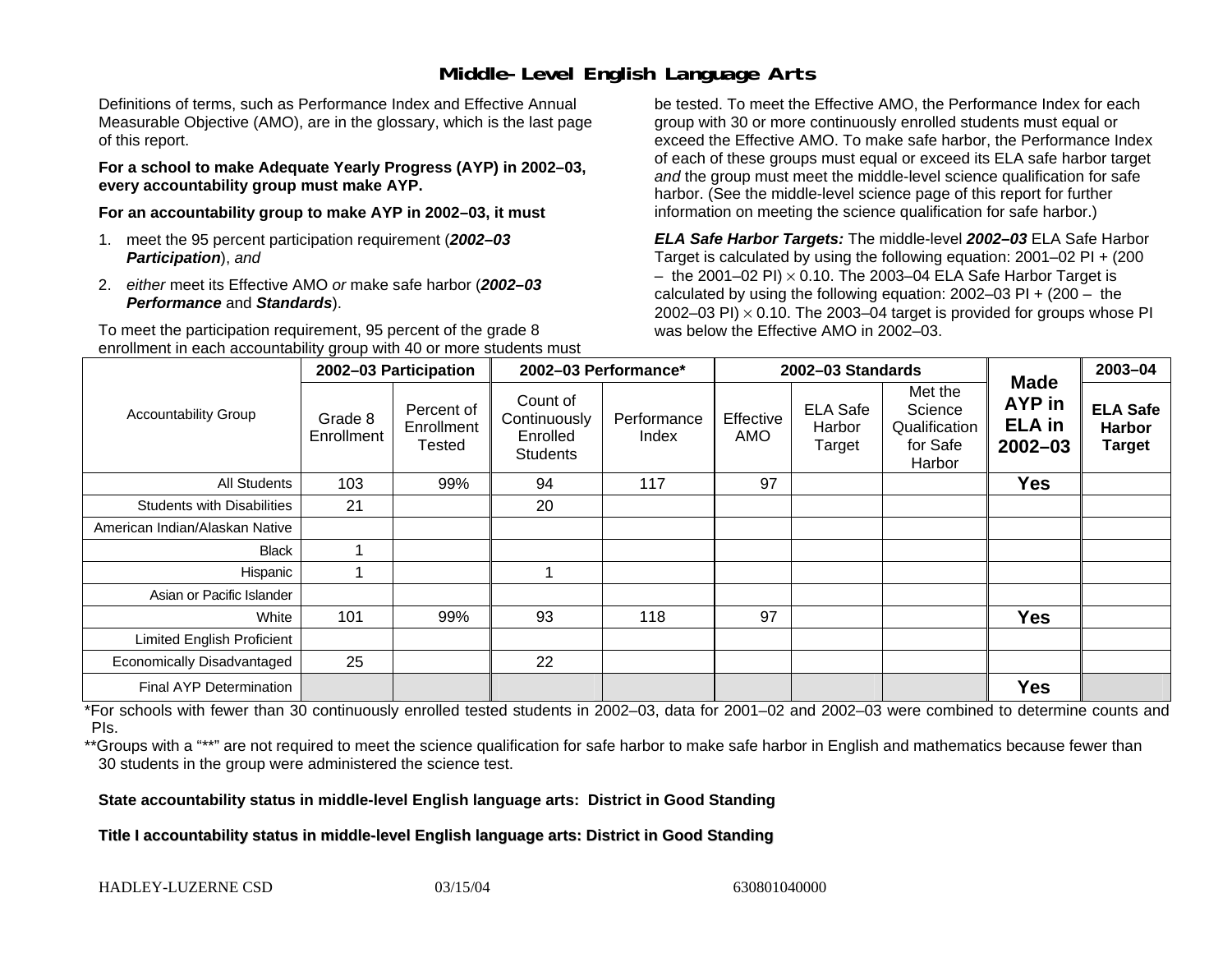### **Middle-Level Mathematics**

Definitions of terms, such as Performance Index and Effective Annual Measurable Objective (AMO), are in the glossary, which is the last page of this report.

**For a school to make Adequate Yearly Progress (AYP) in 2002–03, every accountability group must make AYP.** 

**For an accountability group to make AYP in 2002–03, it must** 

- 1. meet the 95 percent participation requirement (*2002–03 Participation*), *and*
- 2. *either* meet its Effective AMO *or* make safe harbor (*2002–03 Performance* and *Standards*).

To meet the participation requirement, 95 percent of the grade 8 enrollment in each accountability group with 40 or more students must

be tested. To meet the Effective AMO, the Performance Index for each group with 30 or more continuously enrolled students must equal or exceed the Effective AMO. To make safe harbor, the Performance Index of each of these groups must equal or exceed its math safe harbor target *and* the group must meet the middle-level science qualification for safe harbor. (See the middle-level science page of this report for further information on meeting the science qualification for safe harbor.)

*Math Safe Harbor Targets:* The middle-level 2002–03 Math Safe Harbor Target is calculated by using the following equation: 2001–02 PI + (200 – the 2001–02 PI) × 0.10. The 2003–04 Math Safe Harbor Target is calculated by using the following equation: 2002–03 PI + (200  $-$  the 2002–03 PI)  $\times$  0.10. The 2003–04 target is provided for groups whose PI was below the Effective AMO in 2002–03

|                                   | 2002-03 Participation |                                    | 2002-03 Performance*                                    |                      |                  | 2002-03 Standards             |                                                           | 2003-04                                                       |                                                    |
|-----------------------------------|-----------------------|------------------------------------|---------------------------------------------------------|----------------------|------------------|-------------------------------|-----------------------------------------------------------|---------------------------------------------------------------|----------------------------------------------------|
| <b>Accountability Group</b>       | Grade 8<br>Enrollment | Percent of<br>Enrollment<br>Tested | Count of<br>Continuously<br>Enrolled<br><b>Students</b> | Performance<br>Index | Effective<br>AMO | Math Safe<br>Harbor<br>Target | Met the<br>Science<br>Qualification<br>for Safe<br>Harbor | <b>Made</b><br><b>AYP</b> in<br><b>Math in</b><br>$2002 - 03$ | <b>Math Safe</b><br><b>Harbor</b><br><b>Target</b> |
| All Students                      | 105                   | 99%                                | 94                                                      | 133                  | 71               |                               |                                                           | <b>Yes</b>                                                    |                                                    |
| <b>Students with Disabilities</b> | 22                    |                                    | 20                                                      |                      |                  |                               |                                                           |                                                               |                                                    |
| American Indian/Alaskan Native    |                       |                                    |                                                         |                      |                  |                               |                                                           |                                                               |                                                    |
| <b>Black</b>                      |                       |                                    |                                                         |                      |                  |                               |                                                           |                                                               |                                                    |
| Hispanic                          |                       |                                    |                                                         |                      |                  |                               |                                                           |                                                               |                                                    |
| Asian or Pacific Islander         |                       |                                    |                                                         |                      |                  |                               |                                                           |                                                               |                                                    |
| White                             | 103                   | 99%                                | 93                                                      | 134                  | 71               |                               |                                                           | <b>Yes</b>                                                    |                                                    |
| <b>Limited English Proficient</b> |                       |                                    |                                                         |                      |                  |                               |                                                           |                                                               |                                                    |
| Economically Disadvantaged        | 24                    |                                    | 22                                                      |                      |                  |                               |                                                           |                                                               |                                                    |
| <b>Final AYP Determination</b>    |                       |                                    |                                                         |                      |                  |                               |                                                           | <b>Yes</b>                                                    |                                                    |

\*For schools with fewer than 30 continuously enrolled tested students in 2002–03, data for 2001–02 and 2002–03 were combined to determine counts and PIs.

\*\*Groups with a "\*\*" are not required to meet the science qualification for safe harbor to make safe harbor in English and mathematics because fewer than 30 students in the group were administered the science test.

**State accountability status in middle-level mathematics: District in Good Standing** 

Title I accountability status in middle-level mathematics: District in Good Standing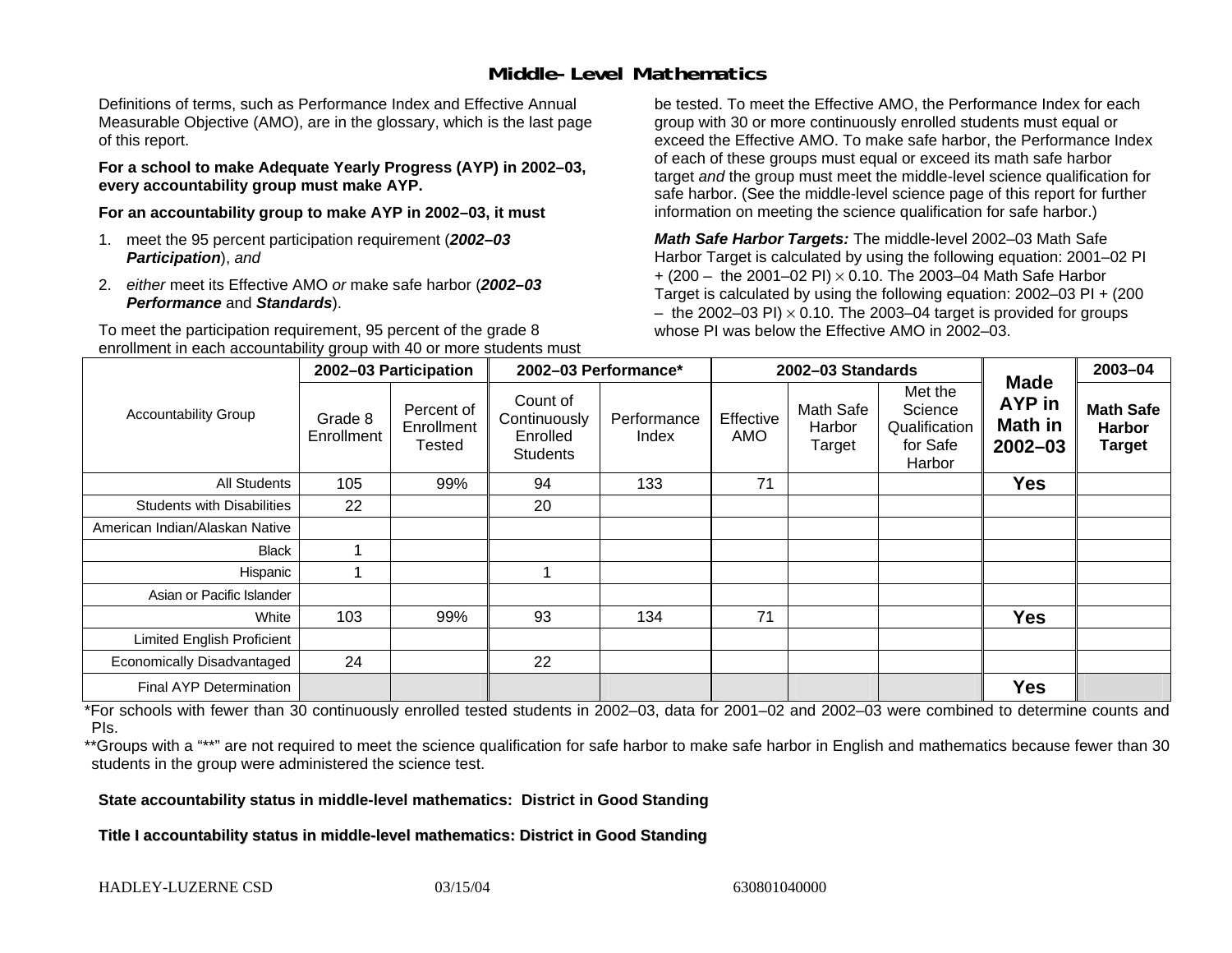### **Middle-Level Science**

Definitions of terms, such as Progress Target and Adequate Yearly Progress (AYP), are in the glossary, which is the last page of this report.

*Made AYP in Science in 2002–03:* For a school to make AYP in science, the Performance Index (PI) for the "All Students" group must equal or exceed the State Science Standard or the Science Progress Target.

*Qualification for Safe Harbor in Middle-Level ELA and Math:* For an accountability group to be considered Qualified for Safe Harbor in

Middle-Level ELA and Math, the PI must equal or exceed the State Science Standard or the Science Progress Target in middle-level science for that group. Groups with fewer than 30 students tested in middle-level science are not subject to this qualification criterion.

*Science Progress Targets:* The middle-level 2002–03 Science Progress Target is calculated by adding one point to the 2001–02 PI. The 2003–04 Science Progress Target is calculated by adding one point to the 2002–03 PI. The 2003–04 target is provided for groups whose PI was below the State Science Standard in 2002–03.

|                                   | 2002-03 Performance*                                    |                      |                                     | 2002-03 Standards             |                                             | $2002 - 03$                                                            | $2003 - 04$                   |
|-----------------------------------|---------------------------------------------------------|----------------------|-------------------------------------|-------------------------------|---------------------------------------------|------------------------------------------------------------------------|-------------------------------|
| <b>Accountability Group</b>       | Count of<br>Continuously<br>Enrolled<br><b>Students</b> | Performance<br>Index | <b>State</b><br>Science<br>Standard | Science<br>Progress<br>Target | <b>Made AYP</b><br>in Science<br>in 2002-03 | Qualified<br>for Safe<br>Harbor in<br>Middle-<br>Level ELA<br>and Math | Science<br>Progress<br>Target |
| All Students                      | 89                                                      | 192                  | 100                                 |                               | <b>Yes</b>                                  | Yes                                                                    |                               |
| <b>Students with Disabilities</b> | 16                                                      |                      |                                     |                               |                                             |                                                                        |                               |
| American Indian/Alaskan Native    |                                                         |                      |                                     |                               |                                             |                                                                        |                               |
| <b>Black</b>                      |                                                         |                      |                                     |                               |                                             |                                                                        |                               |
| Hispanic                          | 1                                                       |                      |                                     |                               |                                             |                                                                        |                               |
| Asian or Pacific Islander         |                                                         |                      |                                     |                               |                                             |                                                                        |                               |
| White                             | 88                                                      | 193                  | 100                                 |                               |                                             | Yes                                                                    |                               |
| Limited English Proficient        |                                                         |                      |                                     |                               |                                             |                                                                        |                               |
| Economically Disadvantaged        | 18                                                      |                      |                                     |                               |                                             |                                                                        |                               |
| <b>Final AYP Determination</b>    |                                                         |                      |                                     |                               | <b>Yes</b>                                  |                                                                        |                               |

\*For schools with fewer than 30 continuously enrolled students in 2002–03, data for 2001–02 and 2002–03 were combined to determine counts and PIs.

**State accountability status in middle-level science: District in Good Standing** 

Title I accountability status in middle-level science: District in Good Standing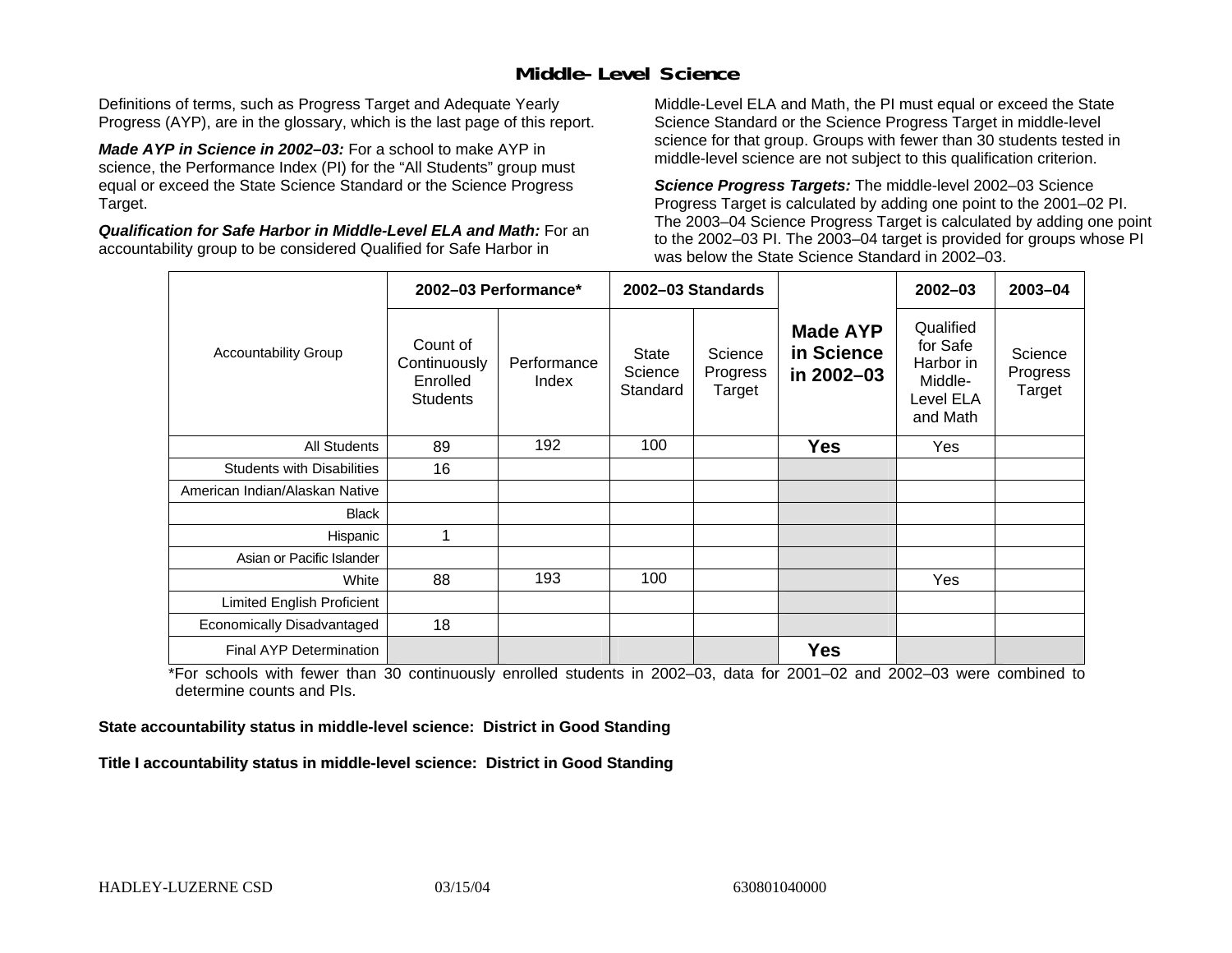### **Secondary-Level English Language Arts**

Definitions of terms, such as Performance Index and Effective Annual Measurable Objective (AMO), are in the glossary, which is the last page of this report.

#### **For a school to make Adequate Yearly Progress (AYP) in 2002–03, every accountability group must make AYP.**

**For an accountability group to make AYP in 2002–03,** it must meet its Effective AMO *or* make safe harbor (*2002–03 Performance* and *Standards*). To meet the Effective AMO, the Performance Index for each group with 30 or more cohort members must equal or exceed the Effective AMO. To make safe harbor, the Performance Index of each of these groups must equal or exceed its ELA safe harbor target *and* the group must meet the graduation-rate qualification for safe harbor. (See the graduation-rate page of this report for further information on meeting the graduation-rate qualification for safe harbor.)

*ELA Safe Harbor Targets:* The secondary-level 2002–03 ELA Safe Harbor Target is calculated by using the following equation: 2001–02 PI + (200 – the 2001–02 PI) <sup>×</sup> 0.10. The 2003–04 ELA Safe Harbor Target is calculated by using the following equation: 2002–03 PI + (200 – the 2002–03 PI)  $\times$  0.10. The 2003–04 target is provided for groups whose PI was below the Effective AMO in 2002–03.

|                                   | 2002-03 Performance*                                        |                      |                  | 2002-03 Standards                   | <b>Made</b>                                                    | 2003-04                                |                                     |
|-----------------------------------|-------------------------------------------------------------|----------------------|------------------|-------------------------------------|----------------------------------------------------------------|----------------------------------------|-------------------------------------|
| <b>Accountability Group</b>       | Count of 1999<br>Accountability<br>Cohort<br><b>Members</b> | Performance<br>Index | Effective<br>AMO | <b>ELA Safe</b><br>Harbor<br>Target | Met the<br>Graduation-Rate<br>Qualification for<br>Safe Harbor | AYP in<br><b>ELA</b> in<br>$2002 - 03$ | <b>ELA Safe</b><br>Harbor<br>Target |
| <b>All Students</b>               | 82                                                          | 174                  | 131              |                                     | Yes                                                            | <b>Yes</b>                             |                                     |
| <b>Students with Disabilities</b> | 10                                                          |                      |                  |                                     |                                                                |                                        |                                     |
| American Indian/Alaskan Native    |                                                             |                      |                  |                                     |                                                                |                                        |                                     |
| <b>Black</b>                      |                                                             |                      |                  |                                     |                                                                |                                        |                                     |
| Hispanic                          |                                                             |                      |                  |                                     |                                                                |                                        |                                     |
| Asian or Pacific Islander         |                                                             |                      |                  |                                     |                                                                |                                        |                                     |
| White                             | 82                                                          | 174                  | 131              |                                     | Yes                                                            | <b>Yes</b>                             |                                     |
| Limited English Proficient        |                                                             |                      |                  |                                     |                                                                |                                        |                                     |
| Economically Disadvantaged        | 17                                                          |                      |                  |                                     |                                                                |                                        |                                     |
| Final AYP Determination           |                                                             |                      |                  |                                     |                                                                | <b>Yes</b>                             |                                     |

\*For schools with fewer than thirty 1999 accountability cohort members, 1998 and 1999 cohort data were combined to determine counts and PIs.

\*\*Groups with a "\*\*" are not required to meet the graduation-rate qualification for safe harbor, because fewer than 30 members in the 1998 graduation-rate cohort were in those groups.

**State accountability status in secondary-level English language arts: District in Good Standing** 

Title I accountability status in secondary-level English language arts: District in Good Standing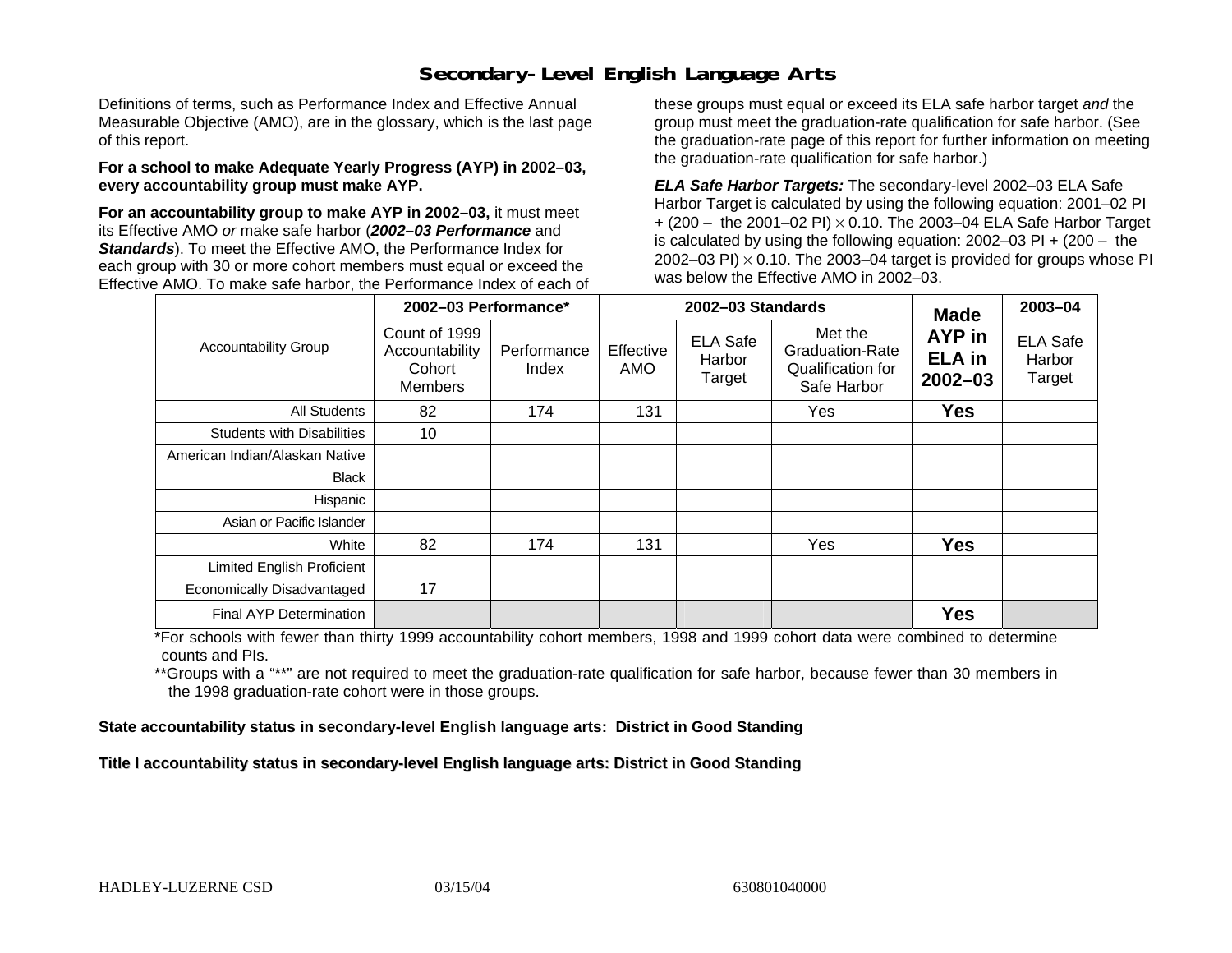### **Secondary-Level Mathematics**

Definitions of terms, such as Performance Index and Effective Annual Measurable Objective (AMO), are in the glossary, which is the last page of this report.

#### **For a school to make Adequate Yearly Progress (AYP) in 2002–03, every accountability group must make AYP.**

**For an accountability group to make AYP in 2002–03,** it must meet its Effective AMO *or* make safe harbor (*2002–03 Performance* and *Standards*). To meet the Effective AMO, the Performance Index for each group with 30 or more cohort members must equal or exceed the Effective AMO. To make safe harbor, the Performance Index of each of these groups must equal or exceed its math safe harbor target *and* the group must meet the graduation-rate qualification for safe harbor. (See the graduation-rate page of this report for further information on meeting the graduation-rate qualification for safe harbor.)

*Math Safe Harbor Targets:* The secondary-level 2002–03 Math Safe Harbor Target is calculated by using the following equation: 2001–02 PI + (200 – the 2001–02 PI) × 0.10. The 2003–04 Math Safe Harbor Target is calculated by using the following equation: 2002–03 PI + (200  $-$  the 2002–03 PI)  $\times$  0.10. The 2003–04 target is provided for groups whose PI was below the Effective AMO in 2002–03.

|                                   | 2002-03 Performance*                                        |                      |                  | 2002-03 Standards                    | <b>Made</b>                                                           | 2003-04                          |                               |
|-----------------------------------|-------------------------------------------------------------|----------------------|------------------|--------------------------------------|-----------------------------------------------------------------------|----------------------------------|-------------------------------|
| <b>Accountability Group</b>       | Count of 1999<br>Accountability<br>Cohort<br><b>Members</b> | Performance<br>Index | Effective<br>AMO | <b>Math Safe</b><br>Harbor<br>Target | Met the<br><b>Graduation-Rate</b><br>Qualification for<br>Safe Harbor | AYP in<br>Math in<br>$2002 - 03$ | Math Safe<br>Harbor<br>Target |
| All Students                      | 82                                                          | 171                  | 121              |                                      | Yes                                                                   | <b>Yes</b>                       |                               |
| <b>Students with Disabilities</b> | 10                                                          |                      |                  |                                      |                                                                       |                                  |                               |
| American Indian/Alaskan Native    |                                                             |                      |                  |                                      |                                                                       |                                  |                               |
| <b>Black</b>                      |                                                             |                      |                  |                                      |                                                                       |                                  |                               |
| Hispanic                          |                                                             |                      |                  |                                      |                                                                       |                                  |                               |
| Asian or Pacific Islander         |                                                             |                      |                  |                                      |                                                                       |                                  |                               |
| White                             | 82                                                          | 171                  | 121              |                                      | Yes                                                                   | <b>Yes</b>                       |                               |
| Limited English Proficient        |                                                             |                      |                  |                                      |                                                                       |                                  |                               |
| Economically Disadvantaged        | 17                                                          |                      |                  |                                      |                                                                       |                                  |                               |
| <b>Final AYP Determination</b>    |                                                             |                      |                  |                                      |                                                                       | <b>Yes</b>                       |                               |

\*For schools with fewer than thirty 1999 accountability cohort members, 1998 and 1999 cohort data were combined to determine counts and PIs.

\*\*Groups with a "\*\*" are not required to meet the graduation-rate qualification for safe harbor, because fewer than 30 members in the 1998 graduation-rate cohort were in those groups.

**State accountability status in secondary-level mathematics: District in Good Standing** 

Title I accountability status in secondary-level mathematics: District in Good Standing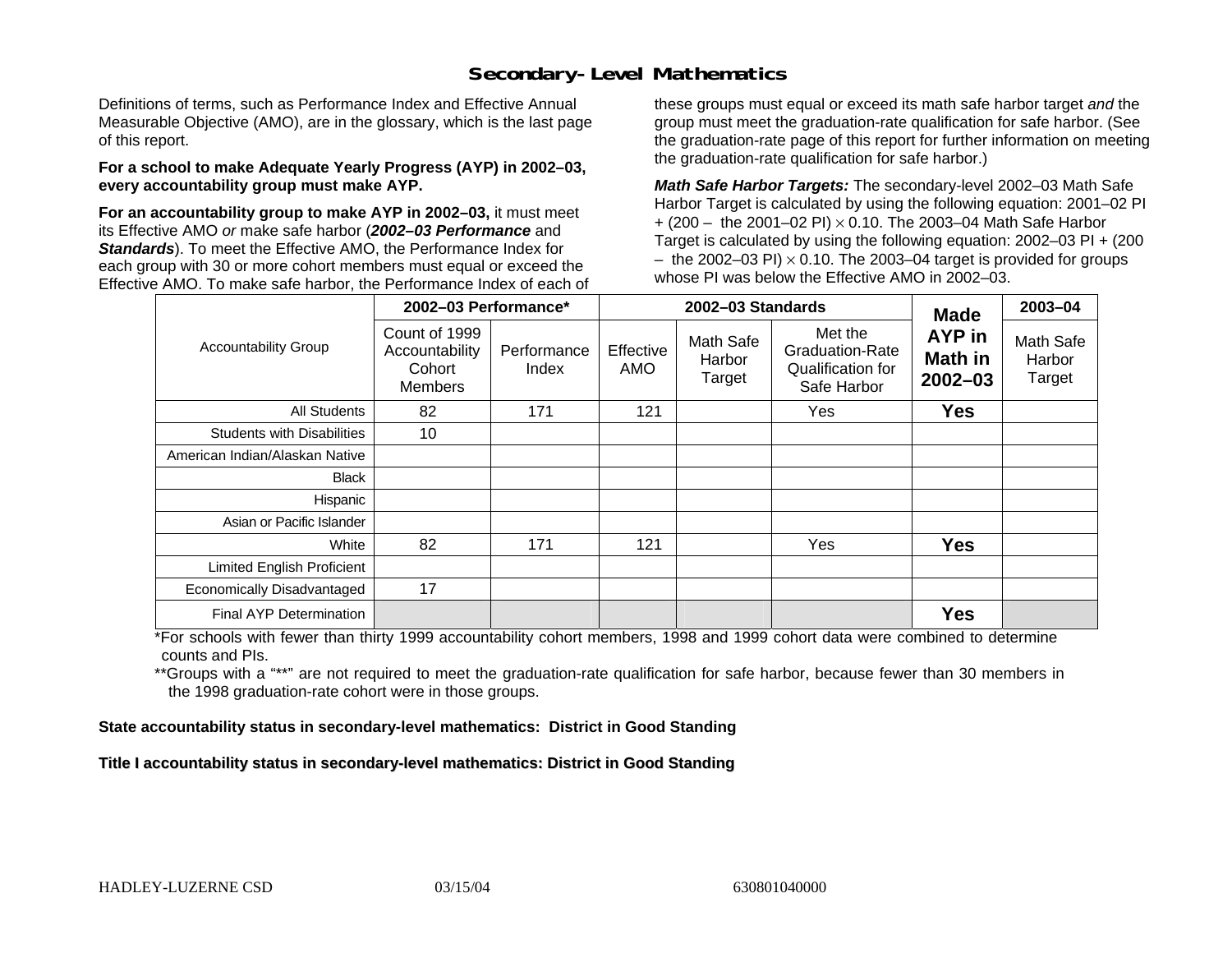## **Graduation Rate**

Definitions of terms, such as Progress Target and Adequate Yearly Progress (AYP), are in the glossary, which is the last page of this report.

*Made AYP in Graduation Rate in 2002–03:* For a school to make AYP in graduation rate, the Percent Earning a Local Diploma by August 31, 2002 for the "All Students" group must equal or exceed the Graduation-Rate Standard or the Graduation-Rate Progress Target.

*Qualification for Safe Harbor in Secondary-Level ELA and Math:* For an accountability group to be considered Qualified for Safe Harbor in Secondary-Level ELA and Math, the Percent Earning a Local Diploma

by August 31, 2002 must equal or exceed the Graduation-Rate Standard or the Graduation-Rate Progress Target for that group.

*Graduation-Rate Progress Targets:* The 2002–03 Graduation-Rate Progress Target is calculated by adding one point to the Percent Earning a Local Diploma by June 30, 2002. The 2003–04 Graduation-Rate Target is calculated by adding one point to the Percent Earning a Local Diploma by August 31, 2002. This target is provided for each group whose Percent Earning a Local Diploma by August 31, 2002 is below the Graduation-Rate Standard in 2002–03. Groups with fewer than 30 cohort members are not subject to this criterion.

|                                   |                                                                         | 2002-03 Performance                                      |                                 | 2002-03 Standards                         |                                                                             | $2002 - 03$                                                               | 2003-04                                   |
|-----------------------------------|-------------------------------------------------------------------------|----------------------------------------------------------|---------------------------------|-------------------------------------------|-----------------------------------------------------------------------------|---------------------------------------------------------------------------|-------------------------------------------|
| <b>Accountability Group</b>       | Count of<br>1998<br>Graduation-<br><b>Rate Cohort</b><br><b>Members</b> | Percent Earning a<br>Local Diploma by<br>August 31, 2002 | Graduation-<br>Rate<br>Standard | Graduation-<br>Rate<br>Progress<br>Target | <b>Made AYP</b><br>in<br><b>Graduation</b><br><b>Rate in</b><br>$2002 - 03$ | Qualified<br>for Safe<br>Harbor in<br>Secondary-<br>Level ELA<br>and Math | Graduation-<br>Rate<br>Progress<br>Target |
| All Students                      | 64                                                                      | 95                                                       | 55                              |                                           | Yes                                                                         | Yes                                                                       |                                           |
| <b>Students with Disabilities</b> | 6                                                                       |                                                          |                                 |                                           |                                                                             |                                                                           |                                           |
| American Indian/Alaskan Native    |                                                                         |                                                          |                                 |                                           |                                                                             |                                                                           |                                           |
| <b>Black</b>                      |                                                                         |                                                          |                                 |                                           |                                                                             |                                                                           |                                           |
| Hispanic                          |                                                                         |                                                          |                                 |                                           |                                                                             |                                                                           |                                           |
| Asian or Pacific Islander         |                                                                         |                                                          |                                 |                                           |                                                                             |                                                                           |                                           |
| White                             | 62                                                                      | 95                                                       | 55                              |                                           |                                                                             | Yes                                                                       |                                           |
| Limited English Proficient        |                                                                         |                                                          |                                 |                                           |                                                                             |                                                                           |                                           |
| Economically Disadvantaged        | 12                                                                      |                                                          |                                 |                                           |                                                                             |                                                                           |                                           |
| <b>Final AYP Determination</b>    |                                                                         |                                                          |                                 |                                           | Yes                                                                         |                                                                           |                                           |

#### **State accountability status for graduation rate: District in Good Standing**

Title I accountability status for graduation rate: District in Good Standing